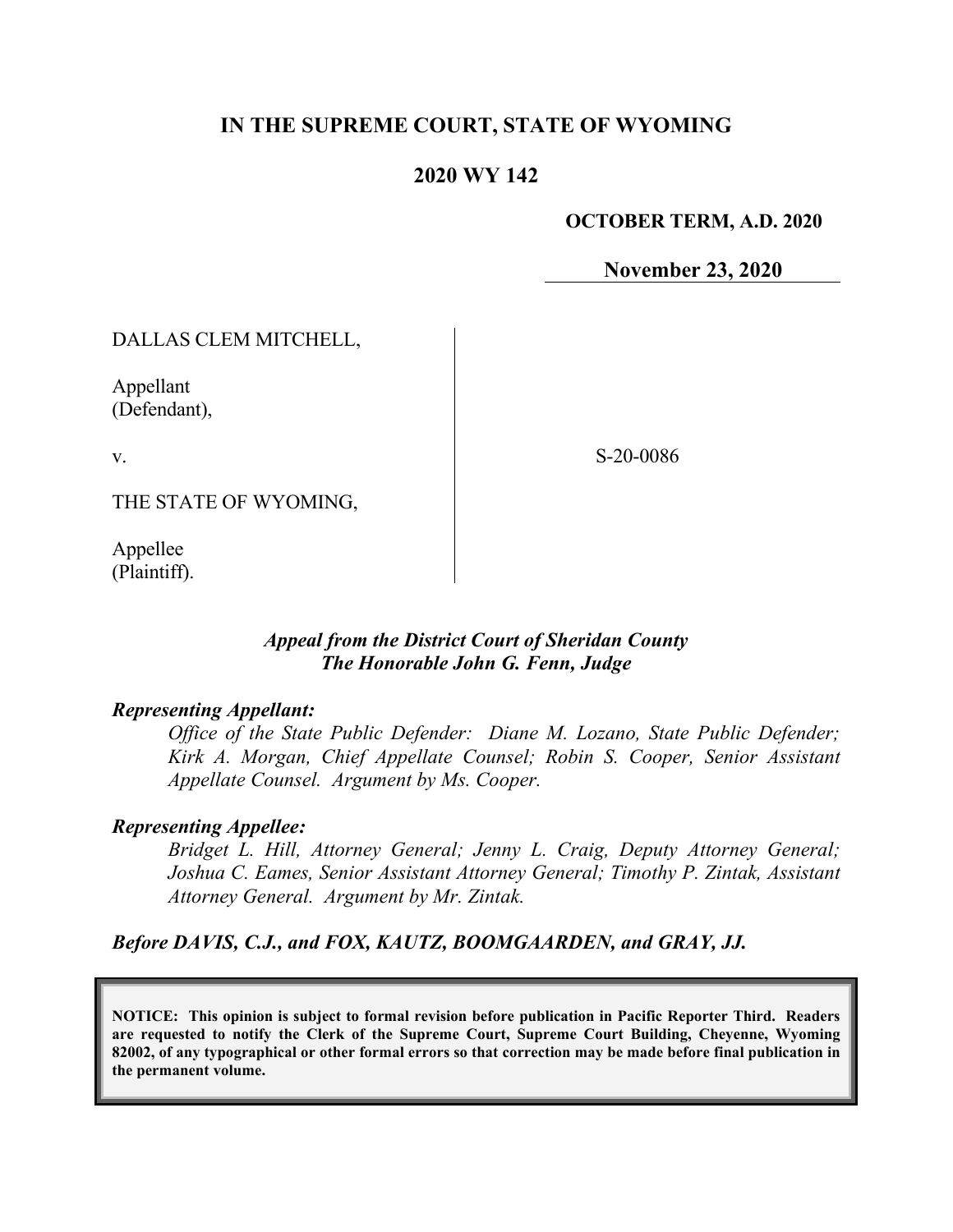#### **FOX, Justice.**

[¶1] A Wyoming Highway Trooper stopped Dallas Clem Mitchell for a traffic violation. While Mr. Mitchell was outside the vehicle, his passenger, Bret Allyn Feser, jumped over the console, put the car in gear, and sped away, leading law enforcement on a high-speed chase. A search of the vehicle uncovered 74.19 pounds of marijuana and 139.5 grams of marijuana concentrate. Mr. Mitchell appeals his convictions for possession with intent to deliver and conspiracy to deliver a controlled substance. We affirm.

### *ISSUES*

- [¶2] We rephrase the issues:
	- I. Did the district court err when it allowed the State to play a recorded phone call between Mr. Mitchell and his co-defendant?
		- A. Did the district court abuse its discretion when it admitted the recording over his relevance objection?
		- B. Did the district court abuse its discretion when it admitted the recording without conducting a *Gleason* analysis?
	- II. Did the district court abuse its discretion when it refused to give Mr. Mitchell's proposed modification to the pattern jury instruction on possession?
	- III. Was the evidence sufficient to support Mr. Mitchell's convictions for possession and conspiracy?

### *FACTS*

[¶3] Shortly after midnight on August 26, 2018, Wyoming Highway Trooper Kevin Legerski followed a Toyota Corolla with California license plates as it passed through a construction zone on I-90 near Sheridan. When he saw the car come so close to the traffic cones that he thought it would hit them, and then drift across the lane over the fog line, he activated his dash camera. The car continued to weave and Trooper Legerski activated his lights and pulled it over.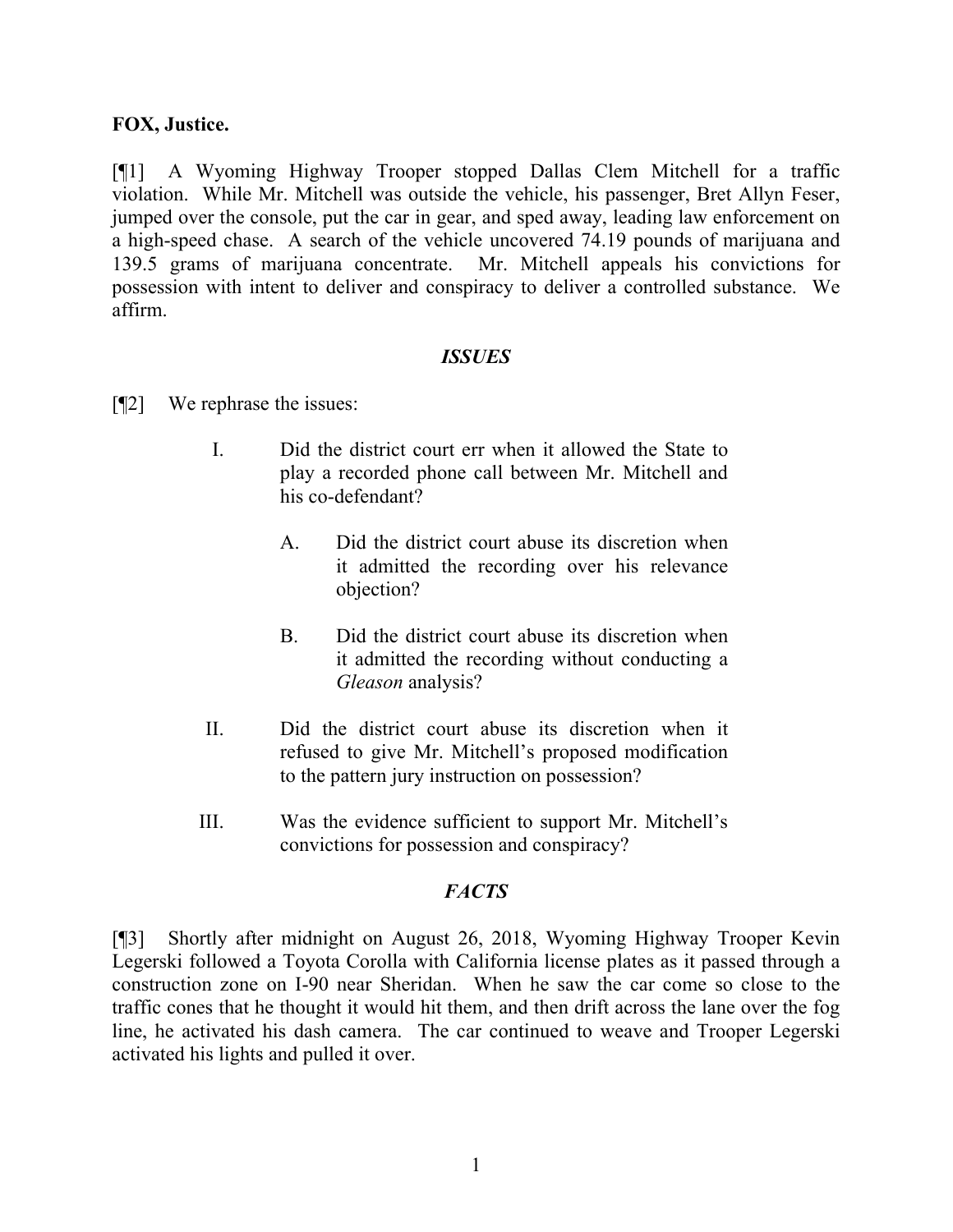[¶4] As Trooper Legerski approached, he saw two men and two dogs in the car, and one of the dogs, which looked like a gray pit-bull, was acting "rather protective." He identified the driver as Dallas Mitchell and the passenger as Bret Feser. The men were on a road trip that apparently began in Oregon. When Trooper Legerski told the men why he had pulled them over, Mr. Mitchell said he was "just tired" and asked if they should switch drivers. Trooper Legerski answered, "Well, let's just wait a second and try to figure this out."

[¶5] As they spoke, Trooper Legerski smelled a strong odor of raw marijuana coming from inside the vehicle. He asked "where the weed was" and Mr. Feser produced from the glove box a brown paper bag that appeared to contain dispensary items. Mr. Feser stated the items in the bag were his. Mr. Mitchell handed him a green metal grinder which appeared to contain a small amount of marijuana and stated it belonged to him.

[¶6] Trooper Legerski then asked Mr. Mitchell to step out of the vehicle so that he could perform a sobriety test. As he left the vehicle, Mr. Mitchell asked if he could put on a sweatshirt because it was a chilly night. Trooper Legerski agreed, and Mr. Mitchell reached into the car and put on a yellow or bright green Puma hoody, which was later found to have the tag on it from the department store, Ross. Mr. Mitchell admitted that he had smoked marijuana the prior evening. Mr. Mitchell successfully completed the sobriety test, and Trooper Legerski asked him again if there was any more marijuana in the vehicle because "sometimes people have user amounts in the glove box, but then have a hay bale in the trunk." Trooper Legerski said he needed to check the car for more marijuana before citing Mr. Feser for misdemeanor possession and letting them go. Around that time, Sheridan County Sheriff's Deputy, Ryan Kerns, arrived.

[¶7] As they were trying to figure out how to get the dogs out of the car, Mr. Feser jumped over the console into the driver's seat, threw the car into gear, and sped away. Leaving Mr. Mitchell with Deputy Kerns, Trooper Legerski ran to his patrol car to pursue Mr. Feser. Deputy Kerns told Mr. Mitchell he was going to place him in investigative detention, cuffed him, and drove him to the Sheridan County Detention Center.

[¶8] The pursuit of Mr. Feser at times reached speeds over 100 miles per hour, and eventually entered Campbell County. At one point, Mr. Feser hit a deer but continued to flee. The chase ended when law enforcement spiked the Corolla's tires. Mr. Feser fled the vehicle on foot, leaving the dogs behind. Several hours later, law enforcement located him and took him into custody without incident.

[¶9] With the help of another officer, known as the "dog whisperer," Trooper Legerski was able to coax the dogs from the vehicle so they could search it. They found three roller bags filled with multiple vacuum-sealed packages of a green leafy substance in the trunk, and various amounts of dispensary items and suspected marijuana in the center console, glove box, and passenger door pocket. They also found a black backpack that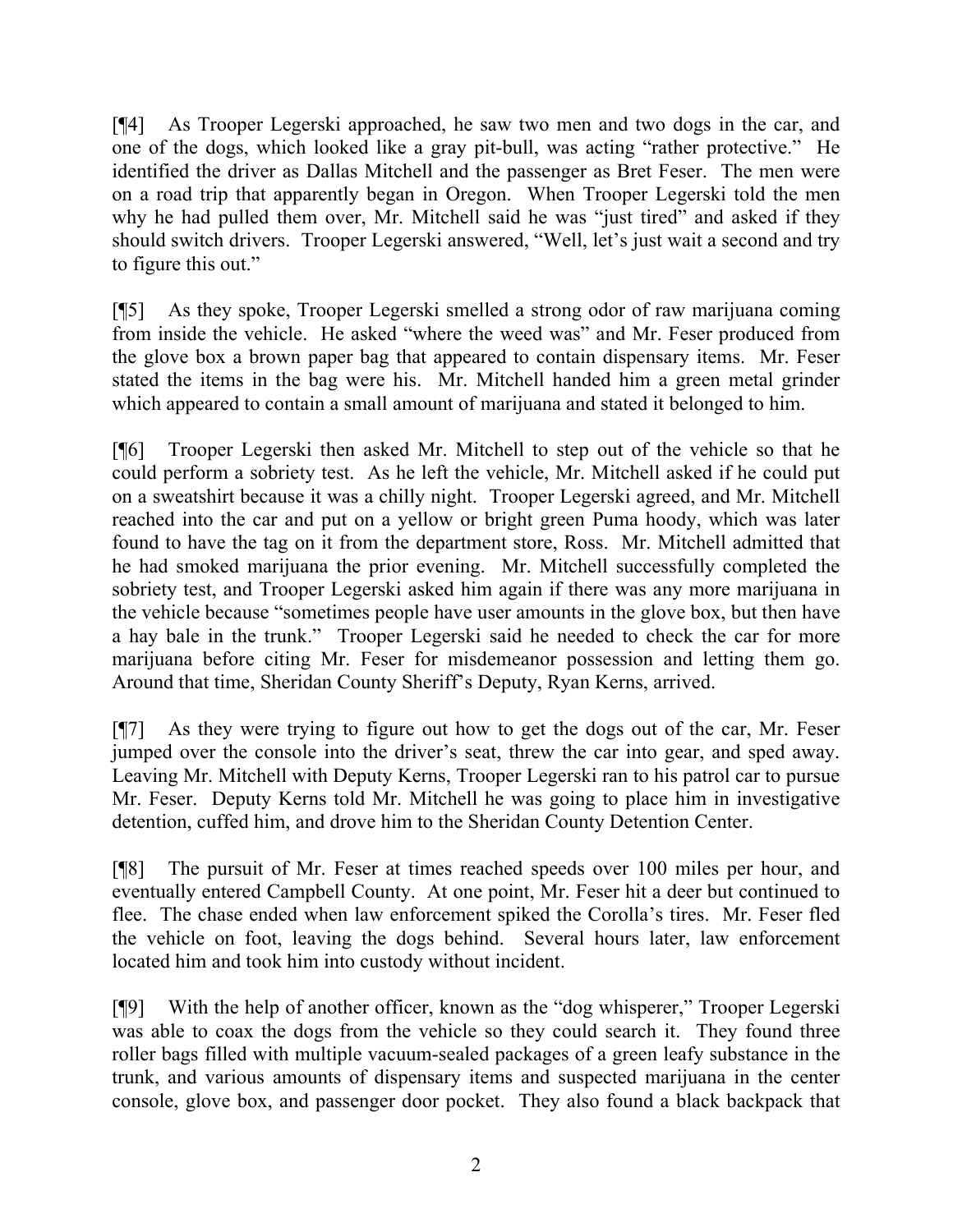contained numerous money bands with different colors and labels ranging from \$100 to \$10,000; another roller bag which contained more vacuum-sealed packages of suspected marijuana; and a large garbage bag, which contained clothing that Mr. Mitchell later claimed was his, a Ross department store shopping bag, and another black bag containing a stack of money bands. All together, they found 74.19 pounds of marijuana, and 139.5 grams of a marijuana concentrate known as "shatter." Each of the roller bags still had Ross price tags attached.

[¶10] Mr. Mitchell was charged with possession of a controlled substance with intent to deliver, in violation of Wyo. Stat. Ann. § 35-7-1031(a)(ii), and with conspiracy to deliver a controlled substance, in violation of Wyo. Stat. Ann. §§ 35-7-1042 and 35-7-1031(a)(i). He filed a demand for disclosure under Wyoming Rules of Evidence 404(b). The State did not respond. The State did file a pre-trial memorandum listing potential witnesses and exhibits, and an amended memorandum adding to its exhibits list a DVD with several jail phone calls from Mr. Feser to Mr. Mitchell.

[¶11] At Mr. Mitchell's trial, the State called Special Agent John Kelly Broad of the Wyoming Division of Criminal Investigation, who interviewed Mr. Mitchell after his arrest. Special Agent Broad testified that he monitored all of the calls at the Sheridan County Detention Center between Mr. Mitchell and Mr. Feser. Several calls were made when Mr. Feser was still incarcerated and Mr. Mitchell was out on bond, and Special Agent Broad testified that he identified Mr. Mitchell in those calls by his voice, by his phone number, and because he believed Mr. Mitchell identified himself as "Dallas" on at least one of the calls.

[¶12] Mr. Mitchell's attorney indicated concern that Special Agent Broad was going to testify to the substance of the conversations. In a lengthy sidebar, which we summarize for clarity, the defense raised numerous objections, including the best evidence rule, foundation, relevance, and hearsay, among others. The court overruled the hearsay objection, stating that Mr. Mitchell's statements are not hearsay. The court sustained the best evidence rule objection, and asked what Special Agent Broad's testimony would be. The State indicated it would show that Mr. Mitchell had apologized to Mr. Feser for driving through Wyoming, that he intended to pay Mr. Feser's bond, and that the men talked in detail about the stop. The court asked why the State had not simply prepared a tape with the relevant statements, and the State responded that doing so would be extremely time consuming and it felt Special Agent Broad's testimony was the best way to introduce Mr. Mitchell's statements. Skeptical, the court ordered a 15-minute recess for the State to determine the extent of the recordings, and the State returned with the single, unedited, 26-minute recording now at issue. Over Mr. Mitchell's renewed hearsay and foundation objections, the court admitted the recording, and the State played it in full.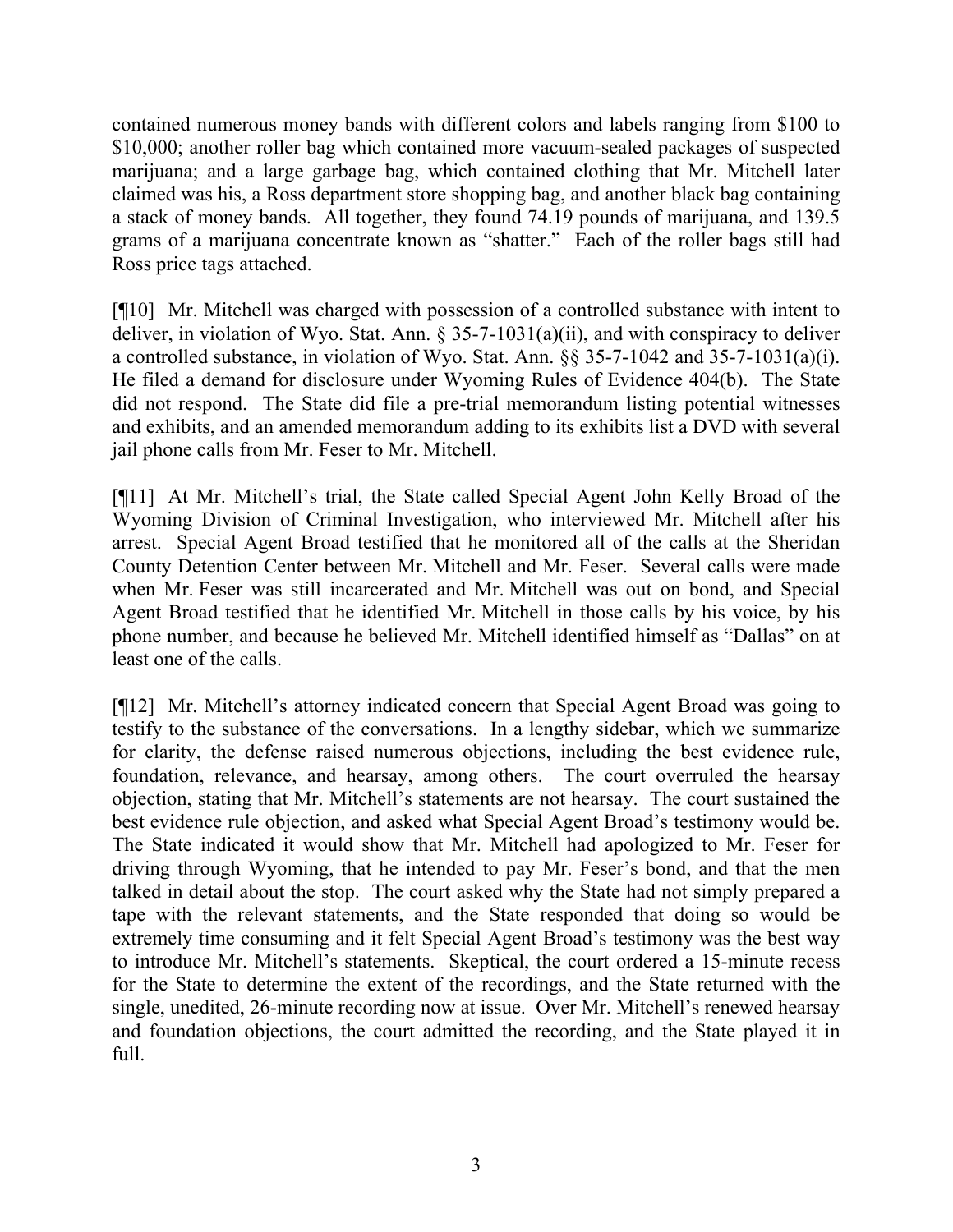[¶13] The jury heard Mr. Mitchell apologize to Mr. Feser for taking a route through Wyoming instead of staying on I-94 (in Montana). They heard Mr. Mitchell say he felt guilty being free while Mr. Feser was not. And they heard him say he intended to help pay for Mr. Feser's \$25,000 bond, even if it meant he had to sell his house. Throughout the call, the men also laughed and joked about the stop and the details of Mr. Feser's flight. They criticized the State for prosecuting them for what they felt was a small amount of a relatively harmless drug compared to "dope." And they talked about how each had resisted pressure to turn on one another in order to get a "deal."

[¶14] Mr. Mitchell also discussed his current legal troubles in South Dakota:

- "South Dakota's trying to give me the business, they're trying to fry me."
- "I called him today, like I talk to my PO every day, and he told me there's no warrant out for me and they're trying to work with me. But they're trying to trick me bro, honestly, they want me back on violation—they want me behind bars."
- "South Dakota is trying to  $f^{***}$  me up right now so I can't get proper, proper assets to deal with things, or the proper, like . . . I can't deal with it from South Dakota anyways, you know, once they put me in South Dakota incarceration, I'm f\*\*\*ed."

Finally, Mr. Mitchell mentioned his criminal history, saying, "Yeah, and I had half a pound of weed before in my life, that's it."

[¶15] Mr. Mitchell's counsel offered a jury instruction drawn from language in *Regan v. State*, 2015 WY 62, 350 P.3d 702 (Wyo. 2015), a felony possession case with similar facts, but the court rejected it, preferring the pattern instruction the State offered. The jury returned a unanimous verdict of guilty on both counts. Mr. Mitchell was sentenced to 4 to 6 years incarceration on each charge, to run concurrently. He timely appealed.

## *DISCUSSION*

## *I. Admission of the Recorded Jail Conversation*

[¶16] Mr. Mitchell raises two arguments with respect to the admission of the recorded jail conversation. First, he questions the relevance of the statements for which it was introduced. Second, he contends the prior bad acts statements, which the jury also heard,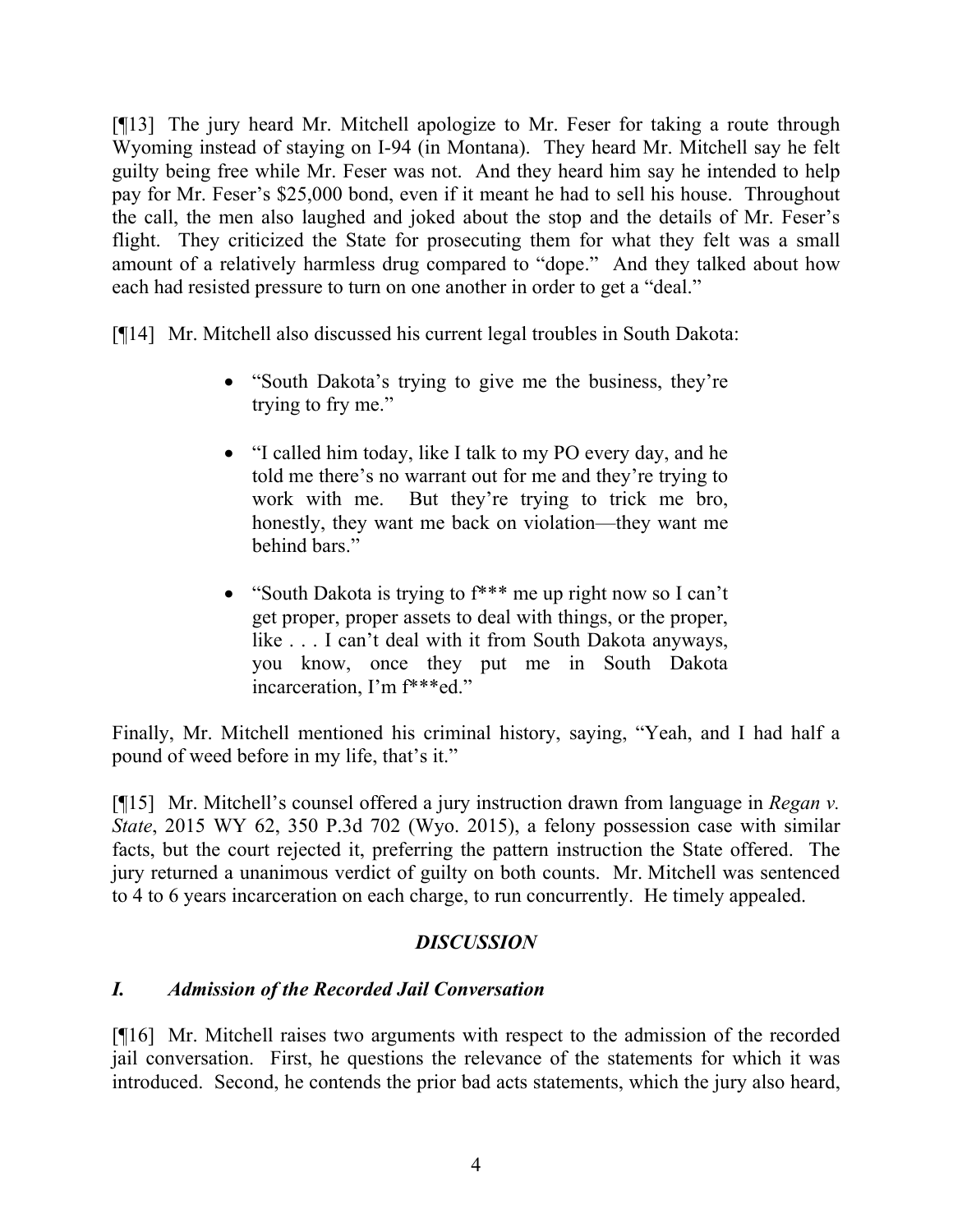were admitted in violation of the State's obligation to provide pretrial 404(b) notice, resulting in prejudice to him.

## **A. The District Court Did Not Abuse Its Discretion by Admitting the Recording over Mr. Mitchell's Relevance Objection**

# **1. Standard of Review**

[¶17] We review evidentiary rulings for abuse of discretion. *Gonzalez-Chavarria v. State*, 2019 WY 100, ¶ 11, 449 P.3d 1094, 1096 (Wyo. 2019). "Evidentiary rulings are within the sound discretion of the trial court and include determinations of the adequacy of foundation and relevancy, competency, materiality, and remoteness of the evidence." *Spence v. State*, 2019 WY 51, ¶ 42, 441 P.3d 271, 282 (Wyo. 2019) (quoting *Overson v. State*, 2017 WY 4, ¶ 26, 386 P.3d 1149, 1154 (Wyo. 2017)).We will not disturb the trial court's determination of the admissibility of evidence unless the court clearly abused its discretion. *Spence*, 2019 WY 51, ¶ 42, 441 P.3d at 282 (citing *Overson*, 2017 WY 4, ¶ 26, 386 P.3d at 1154). We need only determine whether the court could have reasonably concluded as it did. *Hardman v. State*, 2020 WY 11, ¶ 11, 456 P.3d 1223, 1227 (Wyo. 2020); *Overson*, 2017 WY 4, ¶ 26, 386 P.3d at 1154. If we find the evidence was admitted in error, then we consider whether the error was prejudicial. *Dixon v. State*, 2019 WY 37, ¶ 40, 438 P.3d 216, 231 (Wyo. 2019).

# **2. The Statements Were Relevant**

[¶18] At trial, Mr. Mitchell questioned whether the statements the State intended to introduce from the call were relevant or probative. We treat this as an objection on the grounds of W.R.E. 401 and 402. The district court did not squarely rule on the objection, however the ultimate admission of the tape implies a tacit ruling. *See Jones v. State*, 2019 WY 45, ¶ 21, 439 P.3d 753, 759 (Wyo. 2019) ("Even though the district court did not make a specific finding that the statements' probative value outweighed their potential for unfair prejudice, careful consideration of the statements' relevancy is implicit in the court's analysis."). Mr. Mitchell contends the statements the State wanted to introduce (his apology for driving through Wyoming, that he intended to help with Mr. Feser's bond money, and his discussion of the details of the chase and stop) had no bearing on whether Mr. Mitchell was guilty of possession with intent to deliver or whether there was a conspiracy to deliver between the men. At best, Mr. Mitchell contends the statements only show he regretted that they were pulled over, he knew Mr. Feser well enough to want to help him secure bond, and the circumstances of the high-speed chase were dramatic. He claims his statements "showed no indicia of selfprofessed knowledge what would be done with the drugs or a conspiracy regarding what would be done with them." The State responds the offered statements are relevant to the elements of conspiracy because a jury could reasonably infer from them that Mr. Mitchell knew about the marijuana, intended to deliver it, and there was a tacit understanding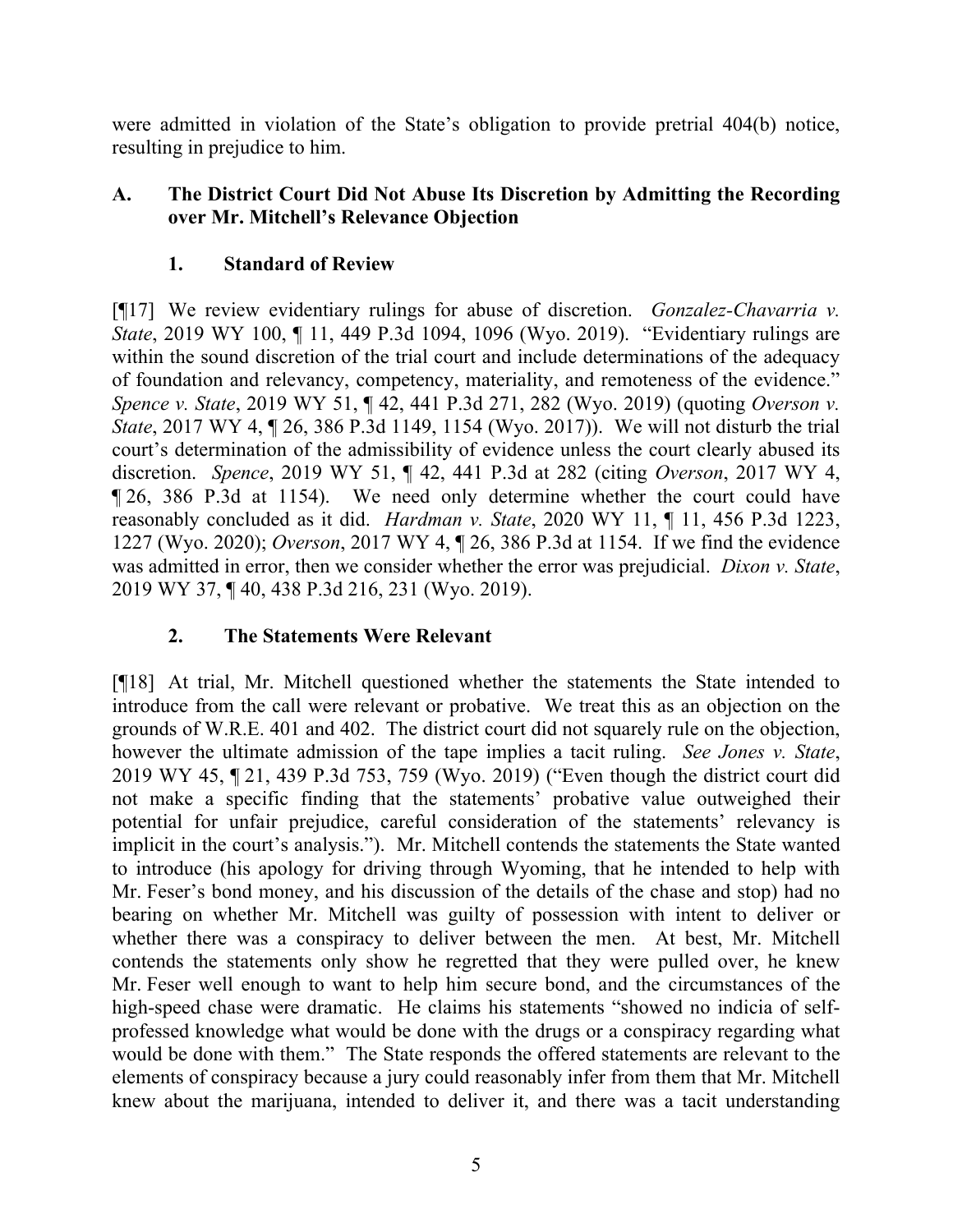between him and Mr. Feser to carry out that crime. The State further argues that even though it did not proffer Mr. Mitchell's statements criticizing law enforcement for focusing on marijuana instead of harder drugs, that statement was relevant to Mr. Mitchell's intentional possession of the large volume of marijuana in the car.

[¶19] Relevant evidence is "evidence having any tendency to make the existence of any fact that is of consequence to the determination of the action more probable or less probable than it would be without the evidence." W.R.E. 401. "All relevant evidence is admissible, except as otherwise provided by statute, by these rules, or by other rules prescribed by the Supreme Court. Evidence which is not relevant is not admissible." W.R.E. 402. The State argues that the court considered relevance to the extent that it inquired what statements the State intended to introduce through Special Agent Broad's testimony. The State answered:

> He would be testifying that in listening to these recordings, that the defendant was apologizing for driving through Wyoming, that he was attempting to get money to pay for Mr. Feser's bond, he, again, talked in detail about the stop and the nature of the stop and what's happened after that.

The elements of conspiracy are an agreement and an intent to jointly commit the elements of an offense. *Ekholm v. State*, 2004 WY 159, ¶ 22, 102 P.3d 201, 207 (Wyo. 2004). Conspiracies may be proven by circumstantial evidence. *Jordin v. State*, 2018 WY 64, ¶ 19, 419 P.3d 527, 533 (Wyo. 2018)*.* Circumstantial evidence of a conspiracy may include a defendant's course of conduct. *Id*. Mr. Mitchell's apology for driving through Wyoming and his declared intent to help Mr. Feser with his bond were relevant to whether Mr. Mitchell intended to commit the elements of delivery of a controlled substance and whether there was a tacit understanding between him and Mr. Feser to carry out the crime together. Because those statements were relevant to the existence of a conspiracy, the district court did not abuse its discretion by admitting them.

### **B. The District Court Did Not Abuse Its Discretion by Failing to Conduct a 404(b) Analysis before Admitting the Recording**

## **1. Standard of Review**

[¶20] Mr. Mitchell claims certain of his statements in the recorded call implicate prior bad acts subject to W.R.E. 404(b); therefore the trial court abused its discretion by failing to prohibit the statements after conducting a *Gleason* analysis, and the error prejudiced him. We review decisions on the admissibility of 404(b) evidence in two parts; first for abuse of discretion, assuming the court performed some sort of analysis under the *Gleason* framework. *Blanchard v. State*, 2020 WY 97, ¶ 19, 468 P.3d 685, 691 (Wyo. 2020) (citing *Gleason v. State*, 2002 WY 161, 57 P.3d 332 (Wyo. 2002)). Second, if we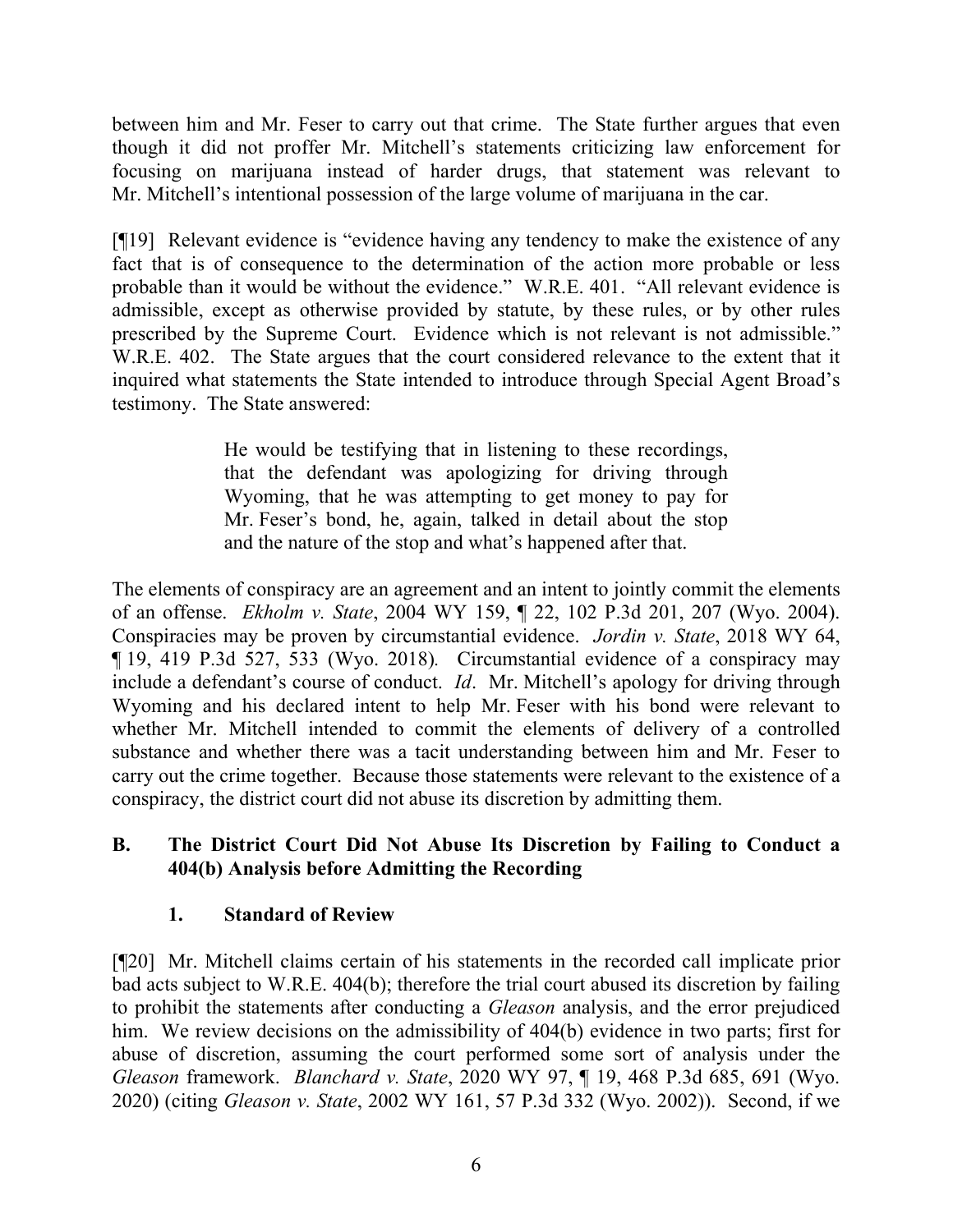find error, or if the first prong is unreviewable because no analysis occurred, our inquiry turns to whether the admission was prejudicial. *Blanchard*, 2020 WY 97, ¶ 19, 468 P.3d at 691-92 (citing *Broberg v. State*, 2018 WY 113, ¶¶ 16, 19, 428 P.3d 167, 171-72 (Wyo. 2018)).

[¶21] We treat Mr. Mitchell's pretrial demand for notice of the State's intent to use evidence subject to 404(b) as a timely objection, preserving his arguments on appeal for abuse of discretion review. *Putnam v. State*, 2020 WY 133, ¶ 26, 474 P.3d 613, 620 (Wyo. 2020) (citing *Howard v. State*, 2002 WY 40, ¶ 32, 42 P.3d 483, 494 (Wyo. 2002)); *see also Winters v. State*, 2019 WY 76, ¶ 79, 446 P.3d 191, 215 (Wyo. 2019). However, where, as here, the State does not respond to the defendant's demand for notice of its intent to use 404(b) evidence, a potential 404(b) issue cannot be anticipated by the defendant, much less the court. Therefore, unless the defendant immediately recognizes the evidence as subject to 404(b) and objects on those grounds, there can be no exercise of discretion for us to review. *See Blanchard*, 2020 WY 97, ¶¶ 19-20, 468 P.3d at 691- 92; *Vinson v. State*, 2020 WY 93, ¶ 24, 467 P.3d 1009, 1014 (Wyo. 2020); *Broberg*, 2018 WY 113, ¶¶ 16, 19, 428 P.3d at 171-72; *Wiese v. State*, 2016 WY 72, ¶ 18, 375 P.3d 805, 808 (Wyo. 2016). Our analysis is thus constrained to the question of prejudice. *Blanchard*, 2020 WY 97, 1 20, 468 P.3d at 692. This Court finds an error is prejudicial when "there is a reasonable probability that the result would have been more favorable to the defendant had the error not occurred." *Larkins v. State*, 2018 WY 122, ¶ 94, 429 P.3d 28, 49-50 (Wyo. 2018) (in context of prosecutorial misconduct, Court noted difficulty of distinguishing between "probability" and "possibility" and resolved to apply "probability" to prejudice analysis). "Prejudicial error requires reversal, while harmless error does not." *Volpi v. State*, 2018 WY 66, ¶ 33, 419 P.3d 884, 894 (Wyo. 2018) (quoting *Lindstrom v. State*, 2015 WY 28, ¶ 22, 343 P.3d 792, 798 (Wyo. 2015)).

### **2. The 404(b) Notice Requirement, Redux**

[¶22] "Evidence of other crimes, wrongs, or acts is not admissible to prove the character of a person in order to show that he acted in conformity therewith." W.R.E. 404(b). Rule 404(b) permits admission of other crimes, wrongs, or acts for certain other purposes "such as proof of motive, opportunity, intent, preparation, plan, knowledge, identity, or absence of mistake or accident, *provided that* upon request by the accused, the prosecution in a criminal case shall provide reasonable notice in advance of trial, or during trial if the court excuses pretrial notice on good cause shown, of the general nature of any such evidence it intends to introduce at trial." *Id.* (emphasis added).When a defendant files "a pretrial demand for notice of the State's intent to introduce uncharged misconduct evidence, the State must identify the evidence." *Birch v. State*, 2018 WY 73, ¶ 19, 421 P.3d 528, 535 (Wyo. 2018); *Lindstrom*, 2015 WY 28, ¶ 21, 343 P.3d at 797-98. The district court then must hold a hearing in which the State offers a relevant and proper purpose for admissibility under Rule 404(b) and explains why the evidence is more probative than unfairly prejudicial. *Birch*, 2018 WY 73, ¶ 19, 421 P.3d at 535*.* In that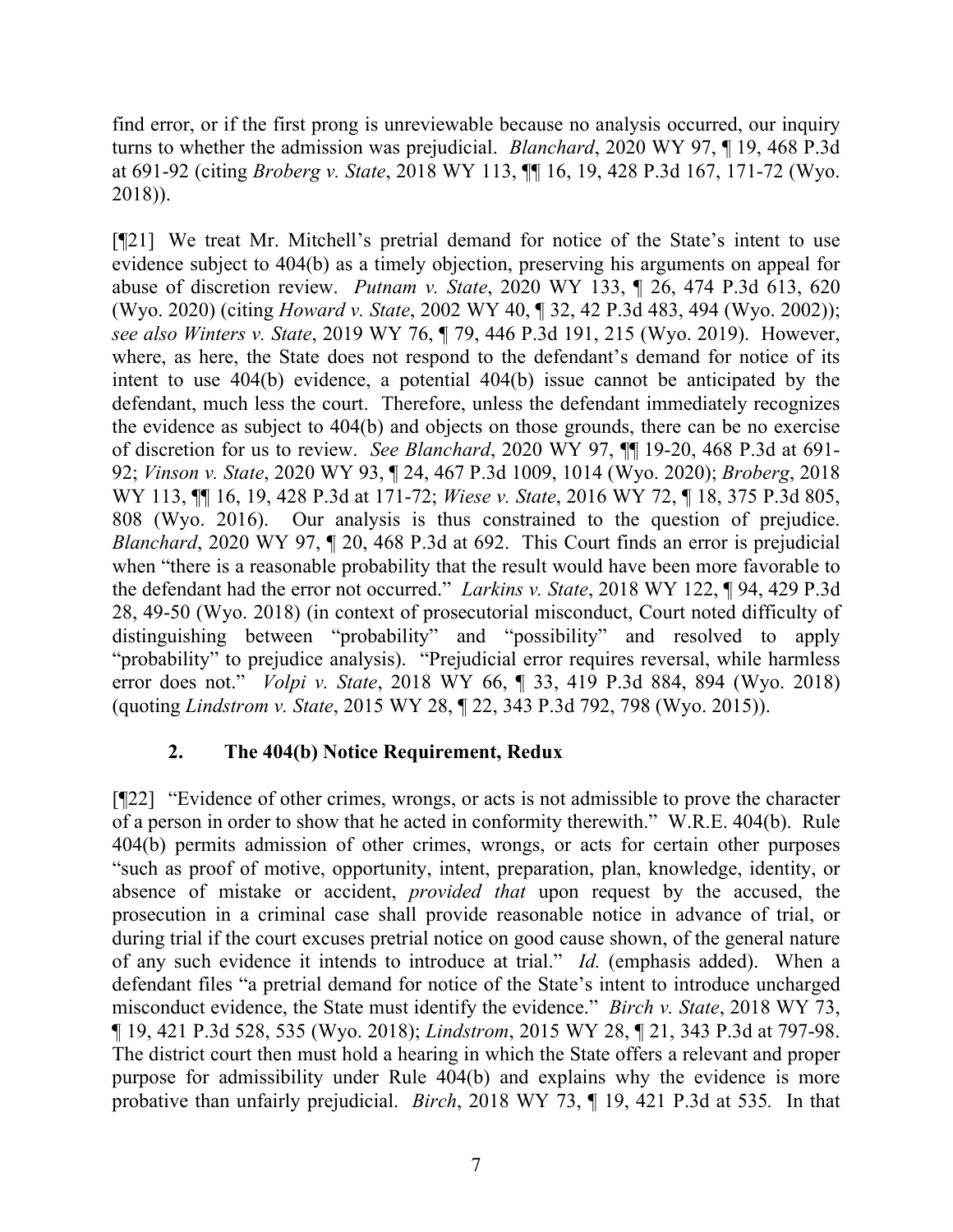hearing, the district court "must then conduct an 'exacting analysis'" of the *Gleason* factors:

> (1) the evidence must be offered for a proper purpose; (2) the evidence must be relevant; (3) the probative value of the evidence must not be substantially outweighed by its potential for unfair prejudice; and (4) upon request, the trial court must instruct the jury that the similar acts evidence is to be considered only for the proper purpose for which it was admitted.

*Id.*; *Putnam*, 2020 WY 133, ¶ 31, 474 P.3d at 622; *Gleason*, 2002 WY 161, ¶ 18, 57 P.3d at 340. In *Howard v. State*, 2002 WY 40, ¶¶ 20-23, 42 P.3d 483, 489-91 (Wyo. 2002), we adopted the 404(b) notice requirement in the Federal Rules of Evidence in order to facilitate pretrial hearings.<sup>[1](#page-8-0)</sup> *See also Gleason*, 2002 WY 161, ¶ 18 n.2, 57 P.3d at 340 n.2 (expressing a firm preference for pre-trial hearings). Our decision to adopt a notice requirement in *Howard* was motivated not only to "enhance the defendant's prospects of receiving due process and a fair trial," but to reduce the need for the district court to make significant evidentiary rulings amidst the "heat and pressure of a trial, with the jury twiddling its thumbs in the next room." *Id.* at  $\P$  [2](#page-8-1)3, 42 P.3d at 491.<sup>2</sup> It was also because the State in *Howard* waited five months, until the morning of trial, to respond to the defendant's demand for notice of its intent to use 404(b) evidence. *Id.* at ¶¶ 5, 14, 42 P.3d at 485, 487.

[¶23] The State cites *Reay v. State*, 2008 WY 13, ¶¶ 15-19, 176 P.3d 647, 652-53 (Wyo. 2008) and *Schreibvogel v. State*, 2010 WY 45, ¶¶ 33-36, 228 P.3d 874, 885-86 (Wyo. 2010) for the proposition that it is not obligated to provide notice when the State does not intend to use the evidence, or does not recognize it as 404(b) evidence. But *Reay* and *Schreibvogel* concerned situations where all parties, including the State, were surprised by witness testimony that inadvertently mentioned a defendant's prior bad acts. In *Reay*, when the prosecution asked a witness, a neighbor of the victim, "[i]s that pretty much all that you got out of her?" the witness replied the victim had told him about previous

<span id="page-8-0"></span> $1$  In 2008, W.R.E. 404(b) was modified:

Continued lack of adherence to the procedures this Court established by case law necessitated the amendment of our rules and we have now joined federal courts and the growing list of state jurisdictions that have mandated timely pretrial notice by the State of its intent to introduce uncharged misconduct evidence.

<span id="page-8-1"></span>*Heywood v. State*, 2009 WY 70, ¶ 18, 208 P.3d 71, 75 (Wyo. 2009) (Kite, J., specially concurring). <sup>2</sup> *But see Volpi v. State*, 2018 WY 66, ¶ 17, 419 P.3d 884, 890 (Wyo. 2018) ("We recognize that, at times, the trial court can only make a conditional 404(b) ruling pretrial, and must make a final ruling during trial after determining other evidentiary matters such as foundation.") (quoting *Garrison v. State*, 2018 WY 9, ¶ 18 n.2, 409 P.3d 1209, 1215 n.2 (Wyo. 2018)).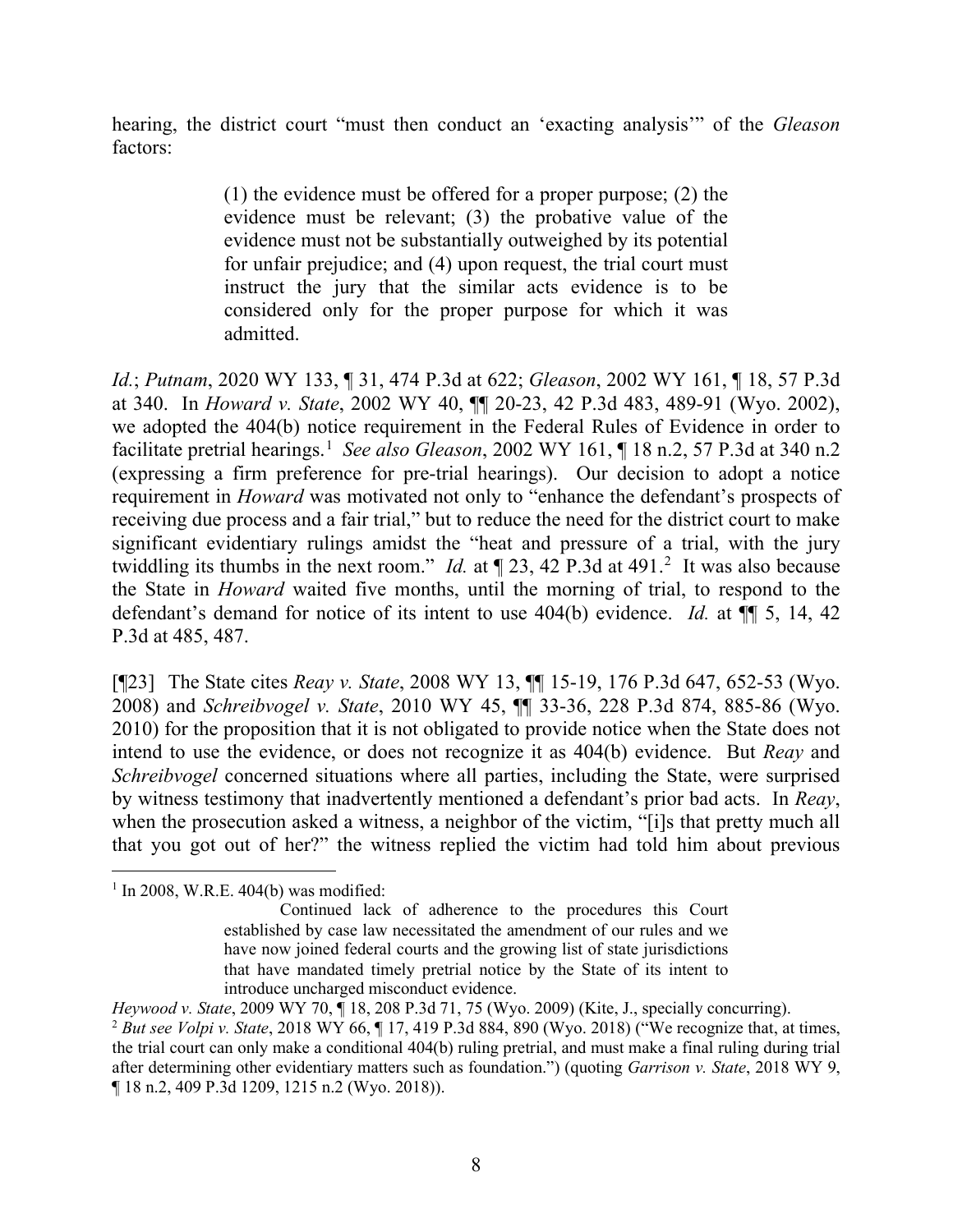instances of domestic violence involving the defendant. *Id.* at ¶ 15, 176 P.3d at 652. The question was not a deliberate "attempt to solicit improper evidence," and the answer was "somewhat nonresponsive." *Id.* at ¶ 19, 176 P.3d at 653. In *Schreibvogel*, the prosecution asked the former cellmate of the defendant what the defendant had told him, and he replied the defendant said he was "coked up" at the time he committed a sexual assault and robbery. *Id.* at ¶ 34, 228 P.3d at 886. In *Schreibvogel*, the State could plausibly argue it was surprised by the statement. *Id.* at ¶ 35, 228 P.3d at 886. The State cannot argue that statements in a recorded call are either surprising or non-responsive.

[¶24] This case is closer to *Nelson v. State*, where the investigating officer testified about the defendant's previous drug activity, although the State had not responded to the defendant's pretrial 404(b) demand. 2010 WY 159, ¶¶ 28-31, 245 P.3d 282, 288-90 (Wyo. 2010). There, as here, the State cited *Schreibvogel* for support. *Id.* at ¶ 31, 245 P.3d at 290. We said:

> This is not a case like *Schreibvogel*, where the witness giving the testimony was a former cellmate of the defendant's who may have been difficult to prepare for trial. Rather, the witness who gave the testimony here was an experienced deputy sheriff and trained drug investigator working with the prosecutor to convict Ms. Nelson. It is difficult to believe the prosecutor had not discussed his testimony with him before trial. If the intent was not to have him testify about other drug sales, the prosecutor should have directed him not to do so. This case also is not like *Reay*, where the testimony was "somewhat nonresponsive" and the prosecution assured the district court the witness had been admonished not to testify about other assaults. Deputy Proffitt responded directly to the prosecutor's question and the prosecutor made no assurances he had advised the deputy not to testify about Ms. Nelson's statement concerning other drug sales. Under these circumstances, the prosecutor's assertion that he did not intend to introduce testimony of other drug sales is not sufficient to overcome the 404(b) notice requirement.

*Id.* at ¶ 35, 245 P.3d at 291. *See also Broberg*, 2018 WY 113, ¶ 18, 428 P.3d at 172 (State "absolutely should have identified the digital anal penetration evidence as potential 404(b) evidence").Here, the State went a step further than it did in *Nelson* and *Broberg* because the evidence was not arguably unpredictable witness testimony, but a recording which the State had the foresight to list pretrial as an exhibit.

[¶25] The State argues its "envisioned method of admitting Mitchell's statements through Special Agent Broad's testimony would have avoided any Rule 404(b) issues,"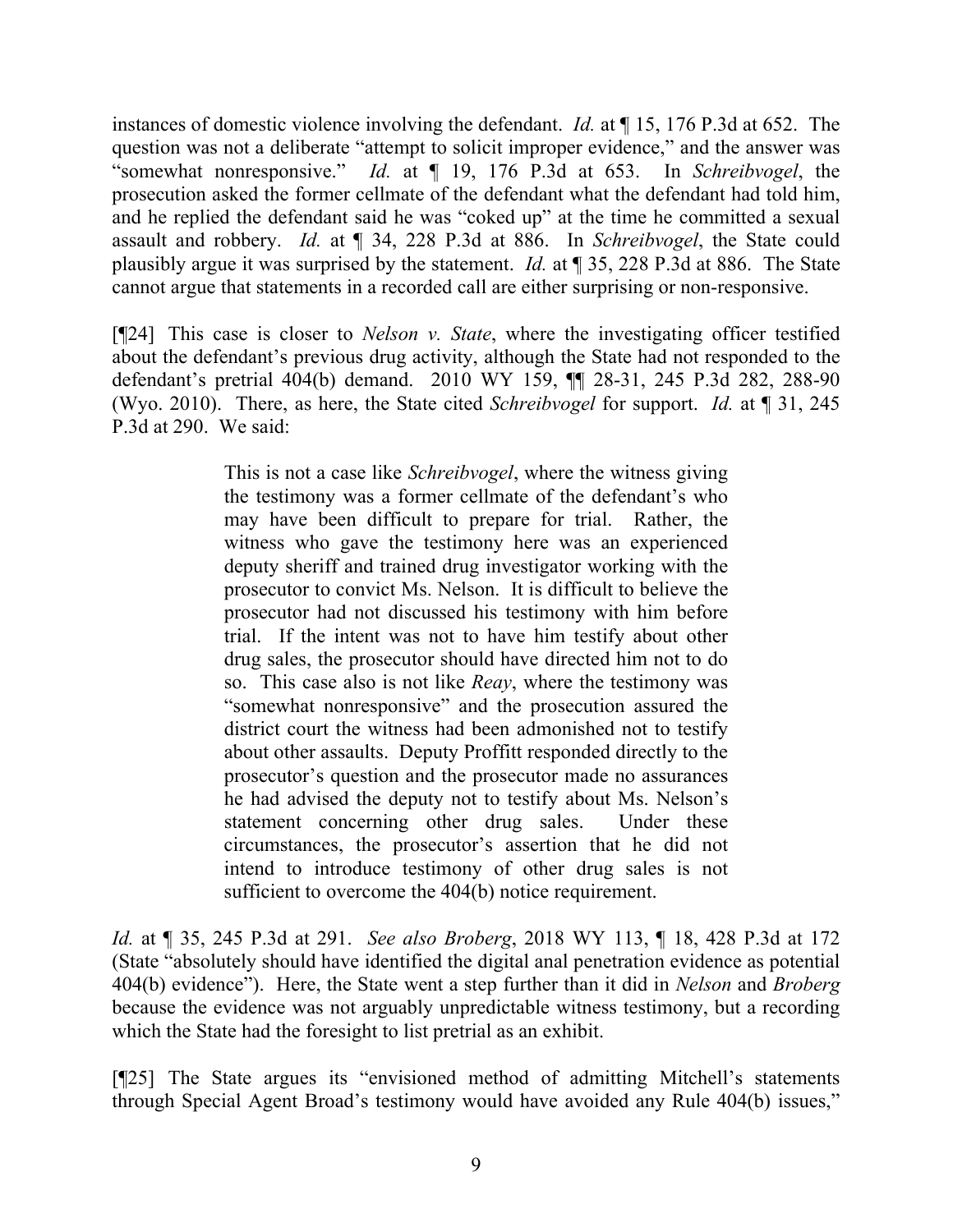which suggests the State was aware of 404(b) issues. It is true that one way to untangle the two sets of statements was through the testimony of Special Agent Broad about what he overheard. The State asserts the admission of the recordings was the "logical and foreseeable result of Mitchell's invocation of the best evidence rule." But trials rarely, if ever, go according to plan. What was logical and foreseeable was that the State's attempt to have Special Agent Broad testify to some portions of the recorded conversation would have drawn an objection. *See Nelson*, 2010 WY 159, ¶ 38, 245 P.3d at 291-92 ("prosecutors can[not] avoid claims that they failed to give the required notice by simply asserting they did not intend to introduce the evidence"); *United States v. Vega*, 188 F.3d 1150, 1154 (9th Cir. 1999) ("It is of no consequence that the government did not know with absolute certainty that it would introduce that evidence until the defendant took the stand. [Fed. R. Evid. 404(b)] mandates that the government provide notice even if the government intends to introduce the evidence for impeachment or for possible rebuttal.") (emphasis omitted).

[¶26] The State next complains that the problem could have been avoided had Mr. Mitchell heeded this Court's advice that "defense counsel . . . raise an objection at trial to any evidence that may run afoul of W.R.E. 404(b)." *Schreibvogel*, 2010 WY 45, ¶ 33, 228 P.3d at 886. The State disregards the language immediately before that quote, which affirms our holding that "a pretrial demand for notice of the State's intent to use 404(b) evidence satisfies the objection requirement." *Id.* Although we continue to urge defendants to be vigilant, insisting they must also object at trial would render the *Howard* rule superfluous.

[¶27] We have excused the State's failure to notice 404(b) evidence, for a variety of reasons. *See, e.g.*, *Kuebel v. State*, 2019 WY 75, ¶¶ 12-23, 446 P.3d 179, 184-86 (Wyo. 2019) (State had a right to question Chief of Police to rebut inconsistent testimony); *Wiese*, 2016 WY 72,  $\P$  8-24, 375 P.3d at 807-09 (no prejudice when State introduced physical evidence to rebut defendant's theory of defense); *Lindstrom*, 2015 WY 28, ¶¶ 14-23, 343 P.3d at 796-98 (no prejudice given the magnitude of evidence against the defendant); *Kidwell v. State*, 2012 WY 91, ¶¶ 12-15, 279 P.3d 540, 543-45 (Wyo. 2012) (no prosecutorial misconduct because unnoticed testimony did not implicate any act of the defendant); *Marquess v. State*, 2011 WY 95, ¶ 11, 256 P.3d 506, 510 (Wyo. 2011) (unnoticed evidence was not uncharged misconduct evidence, but instead was admissible as "an inseparable part of the whole deed"), *overruled on other grounds by Jones v. State*, 2019 WY 45, ¶ 25, 439 P.3d 753, 762 (Wyo. 2019); *Palmer v. State*, 2009 WY 129, ¶¶ 8- 14, 218 P.3d 941, 943-45 (Wyo. 2009) (no abuse of discretion because the trial court conducted a *Gleason* analysis mid-trial and found the testimony admissible); *Heywood*, 2009 WY 70, ¶¶ 10-15, 208 P.3d at 73-74 (no prejudice); *Leyva v. State*, 2007 WY 136, ¶¶ 17-33, 165 P.3d 446, 452-55 (Wyo. 2007) (State's belief the evidence was not subject to Rule 404(b) because it was intrinsic to the crime charged, notice failure was not in bad faith, or to surprise the defendant unfairly at trial); *Bromley v. State*, 2007 WY 20, ¶¶ 23- 29, 150 P.3d 1202, 1210-12 (Wyo. 2007) (reversal not required because unnoticed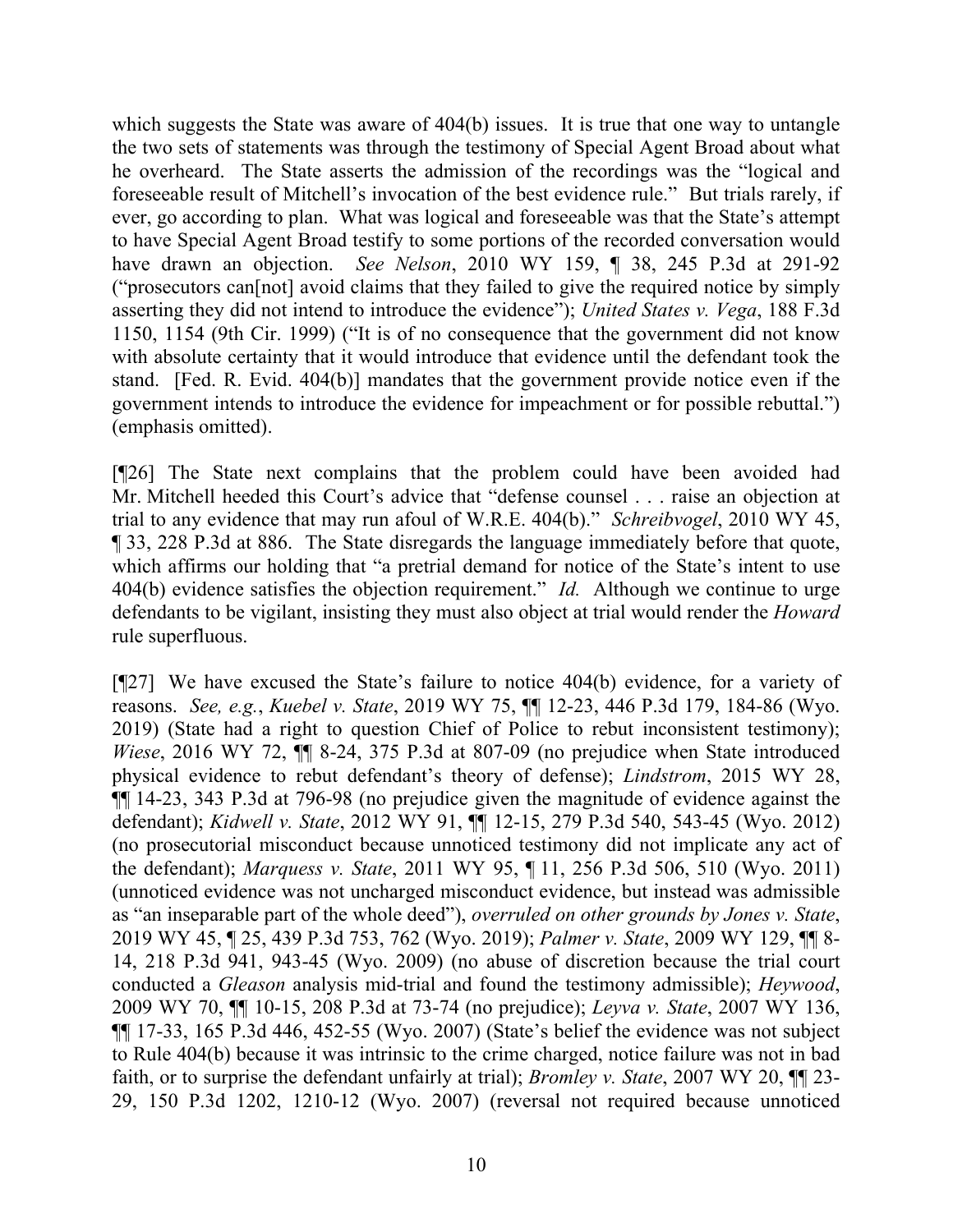testimony was brief and of the same nature as other witness testimony the court analyzed in a *Gleason* hearing); *Cazier v. State*, 2006 WY 153, ¶¶ 22-33, 148 P.3d 23, 31-34 (Wyo. 2006) (unnoticed testimony did not implicate Rule 404(b) because it was used to impeach a witness). However, as we said in *Leyva*, "When there is any question that evidence is subject to W.R.E. 404(b), the State should list that evidence in response to a defendant's pretrial demand." *Id.* at ¶ 32, 165 P.3d at 455.

[¶28] Yet the State continues to disregard the requirement to provide 404(b) notice. *See Blanchard*, 2020 WY 97, ¶¶ 18-28, 468 P.3d at 691-94 (State "inexplicably" failed to respond to defendant's pretrial demand, then called three witnesses to testify that the defendant exposed himself to his stepdaughter prior to the sexual assault and incest he was charged with); *Vinson*, 2020 WY 93, ¶¶ 6-29, 467 P.3d at 1011-15 (State should have provided notice of its intent to introduce evidence that defendant had nonconsensual sex with victim on night of assault and battery because intrinsic evidence is still subject to a 404(b) analysis when it implicates uncharged misconduct). The State argues that its failure to notify the defendant was not "in bad faith, or to surprise the defendant unfairly at trial." *Leyva*, 2007 WY 136, ¶ 32, 165 P.3d at 455. Rule 404(b) requires more than the absence of bad faith. We gave this caution in *Blanchard*:

> We assume that had Mr. Blanchard objected to the 404(b) evidence, the district court would have excluded it. We also remind prosecutors, however, that they have an ethical obligation to comply with our long-established procedure governing the introduction of 404(b) evidence, and we caution against a strategy of bypassing that procedure in favor of a harmless error review.

*Id.* at ¶ 20 n.2, 468 P.3d at 692 n.2 (citations omitted). In *Putnam*, we "commend[ed] the prosecutor for his proactive approach in meeting his ethical obligation to comply with this Court's long-established procedure governing the introduction of 404(b) evidence." 2020 WY 133, ¶ 27, 474 P.3d at 620. We also noted such compliance to 404(b) notice requirements is rare. *Id.* at ¶ 27 n.3, 474 P.3d at 620 n.3. Prosecutors should err on the side of providing pretrial notice, lest future failures to do so are appealed as prosecutorial misconduct. *See Kidwell*, 2012 WY 91, ¶¶ 9-15, 279 P.3d at 543-45.

[¶29] In this appeal, we follow our usual analysis. When there is no *Gleason* hearing at or before trial, we can only look to whether admission was prejudicial. *Vinson*, 2020 WY 93, ¶¶ 23-24, 467 P.3d at 1014. We find no reasonable probability the verdict would have been more favorable without the 404(b) evidence. The garbage bag that Mr. Mitchell said contained his clothing also contained money bands and a Ross department store shopping bag. The sweatshirt he donned during the stop still had a Ross tag attached when he was taken into custody. A jury could reasonably conclude these facts connected Mr. Mitchell to a shared plan involving the large amount of marijuana that was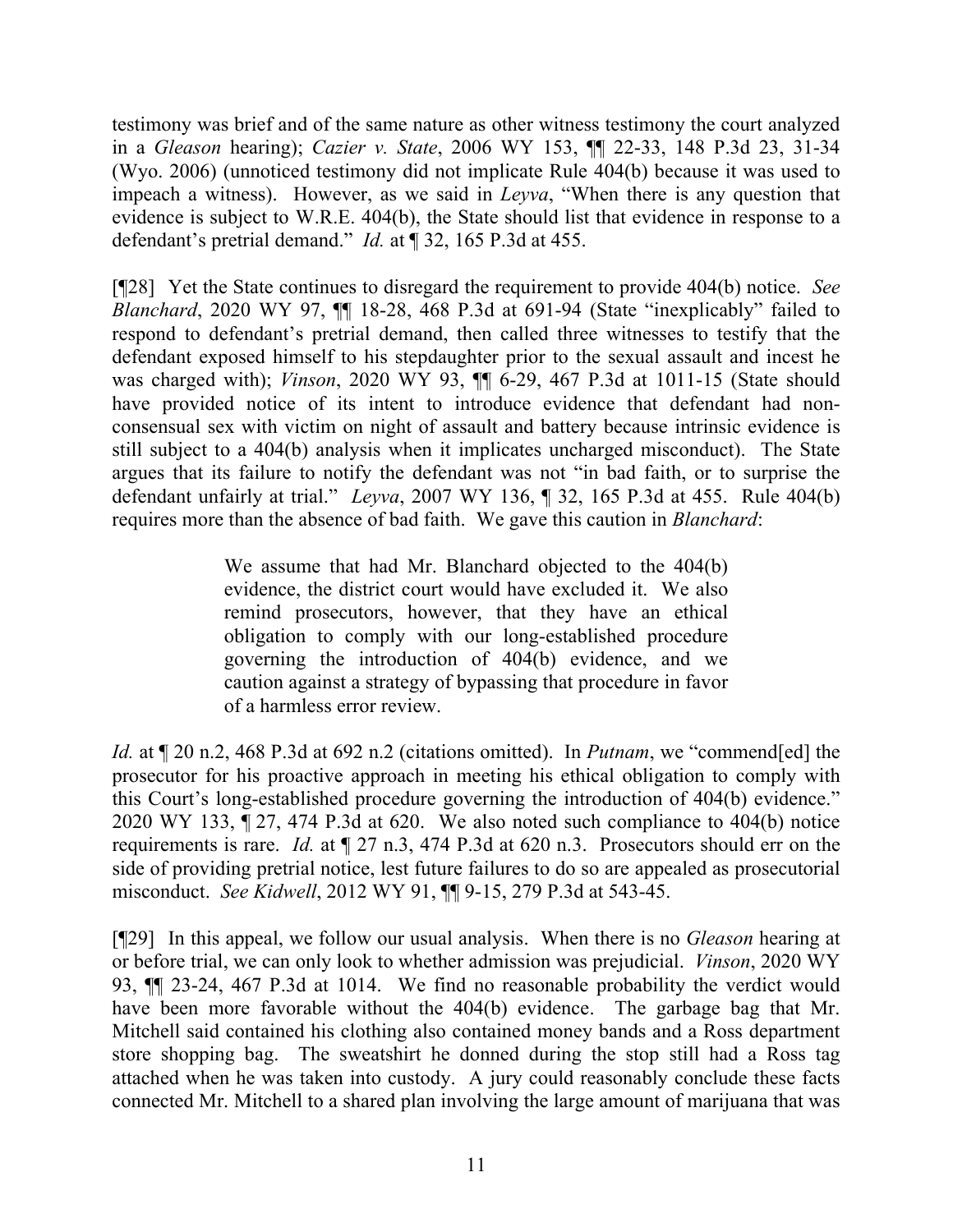held in bags with Ross tags attached. The amount, combined with the way the marijuana was packaged, the money bands, and the presence of a smaller user amount the men admitted to possessing for personal use, could lead a jury to conclude the men possessed the bulk of the marijuana for the purpose of distribution. While it is possible Mr. Mitchell's statements on the call painted him in a negative light, those statements were not highlighted, nor were they repeated in the State's closing. *Broberg*, 2018 WY 113, ¶ 20, 428 P.3d at 172-73. Because we find a reasonable probability Mr. Mitchell would have been convicted with or without the 404(b) statements, we find no prejudice justifying reversal.

## *II. The District Court Did Not Abuse Its Discretion When It Refused Mr. Mitchell's Offered Jury Instruction*

[¶30] Mr. Mitchell claims the district court abused its discretion by refusing to give the jury instruction he offered which modified the Wyoming Criminal Pattern Jury Instruction on constructive possession. We review rulings on jury instructions for abuse of discretion. *Dugan v. State*, 2019 WY 112, ¶ 34, 451 P.3d 731, 742 (Wyo. 2019), *cert. denied*, 140 S.Ct. 1298, 206 L.Ed.2d 377 (2020). District courts have "substantial latitude to tailor jury instructions to the facts of the case," and we will not find reversible error when the "instructions correctly state the law and adequately cover the issues presented in the trial." *Dugan*, 2019 WY 112, ¶ 34, 451 P.3d at 742 (quoting *Birch*, 2018 WY 73, ¶ 12, 421 P.3d at 533).

[¶31] Mr. Mitchell's offered instruction would have instructed the jury that Mr. Mitchell did not necessarily have the power and intent to control the drugs simply because he was aware of their presence within the vehicle. His proposal would have modified Wyoming Criminal Pattern Jury Instruction 111.01A (2018), to include the sentence in bold:

> YOU ARE INSTRUCTED that "possession" as that term is used in this case may be of two kinds: actual possession and constructive possession. A person who knowingly has direct physical control over a thing at a given time is in actual possession.

> A person who, although is not in actual possession, knowingly has both the power and the intention, at a given time, to exercise dominion or control over a thing either directly or through another person or persons, is in constructive possession of it.

> **However, having knowledge that drugs are in one's presence cannot be equated with proof of the power and intent to control.**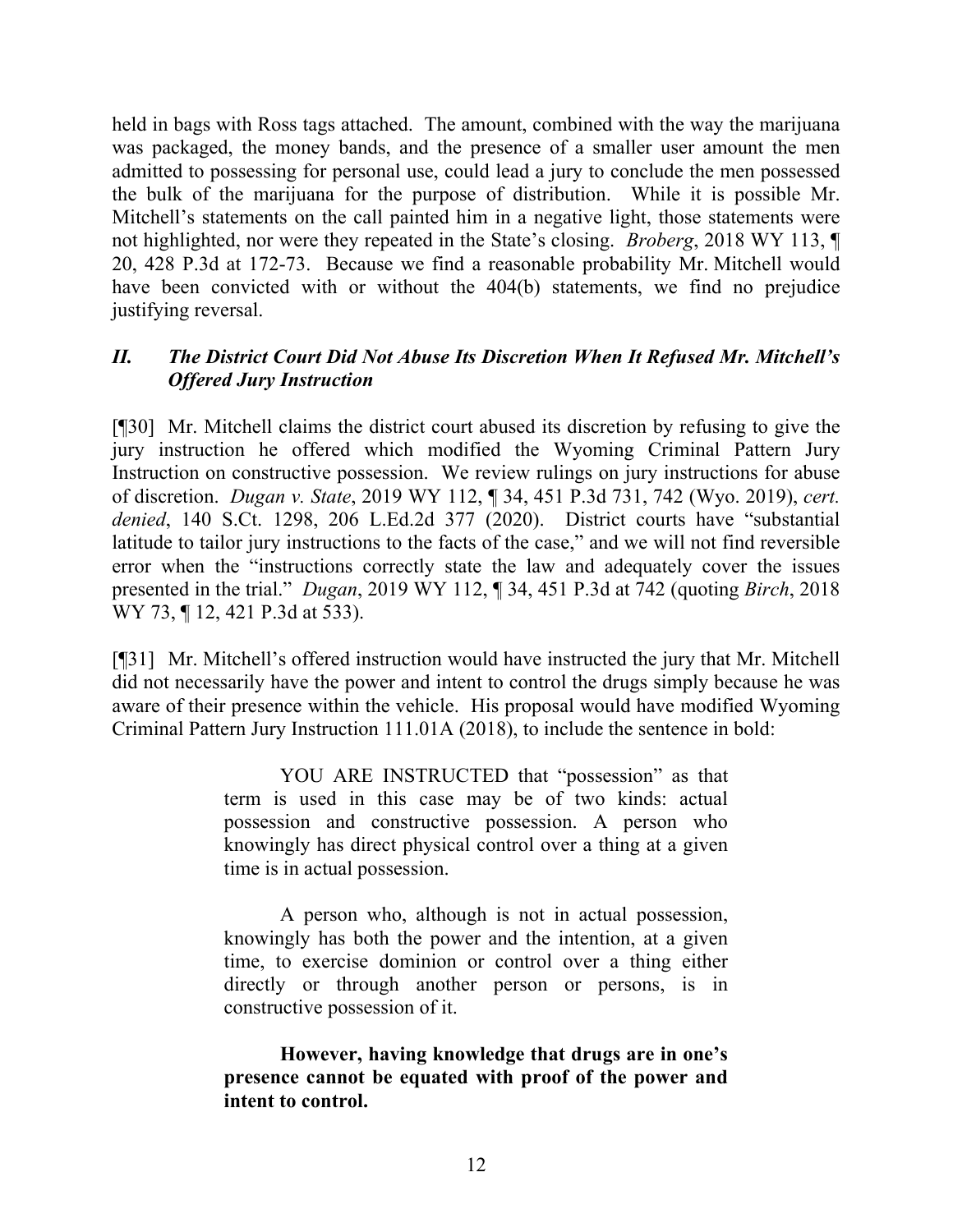You may find that the element of possession, as that term is used in these instructions, is present if you find beyond a reasonable doubt that the defendant had actual or constructive possession, either alone or jointly with others.

The additional sentence is a quote from *Regan*, 2015 WY 62, ¶ 24, 350 P.3d at 708. In *Regan*, the defendant witnessed his passenger load marijuana into his vehicle in Denver, then drove to Gillette, where the passenger directed him to three locations. *Id.* at ¶¶ 3-6, 350 P.3d at 704. The defendant waited in the vehicle while the passenger went into each location and made sales. *Id*. at ¶ 6, 350 P.3d at 704. This Court considered whether the State proved all the elements of felony possession. "[T]o convict for possession of illegal drugs, the prosecution must prove beyond a reasonable doubt that the accused: (1) either individually or jointly with another exercised dominion and control over the substance; (2) had knowledge of its presence; and (3) had knowledge that the substance was a controlled substance." *Id.* at ¶ 15, 350 P.3d at 706. We found the evidence insufficient to support Mr. Regan's possession charge because the State did not adequately prove that, despite his knowledge of the presence and illegal nature of the drugs in the car, Mr. Regan had the intention to exercise dominion and control over them. *Id.* at ¶ 26, 350 P.3d at 708. Even though Mr. Regan had the power to control the marijuana by virtue of his ownership of the car and his exclusive access to it while his passenger exited the vehicle to conduct sales, the State had not established both power *and* intent. *Id.* at ¶¶ 18-19, 350 P.3d at 706-07. We held that "knowledge that drugs are in one's presence cannot be equated with proof of the power and intent to control." *Id.* at ¶¶ 23-24, 350 P.3d at 707-08. In *Regan*, facts other than knowledge weighed against a finding of intent. He stated to the arresting officer that when the passenger offered him the opportunity to participate in the transactions, he declined because "it wasn't worth the risk." *Id.* at ¶ 26, 350 P.3d at 708. The passenger in Mr. Regan's case testified the marijuana belonged exclusively to him. *Id.* at ¶ 7, 350 P.3d at 704. In contrast, Mr. Mitchell did not affirmatively distance himself from the marijuana, and Mr. Feser did not absorb blame for it.

[¶32] "Instructions are sufficient if they correctly state the law, they are not misleading, and they permit the parties to argue their respective theories of the case." *Merit Energy Co., LLC v. Horr*, 2016 WY 3, ¶ 22, 366 P.3d 489, 496 (Wyo. 2016). Mr. Mitchell claims the pattern instruction was unsuited to his case and, by denying his offered instruction, the district court denied him the ability to inform the jury that the evidence was insufficient to support conviction. However, the pattern instruction correctly informed the jury that the elements of the crime were that Mr. Mitchell knowingly had both the power and intention, at a given time, to exercise dominion and control over the drugs. Mr. Mitchell was free to argue that either power or intention was lacking. He was free to argue that even if he knew about the drugs, the jury could refuse to equate his knowledge alone with intent. In fact, he did argue in closing that the existence of drugs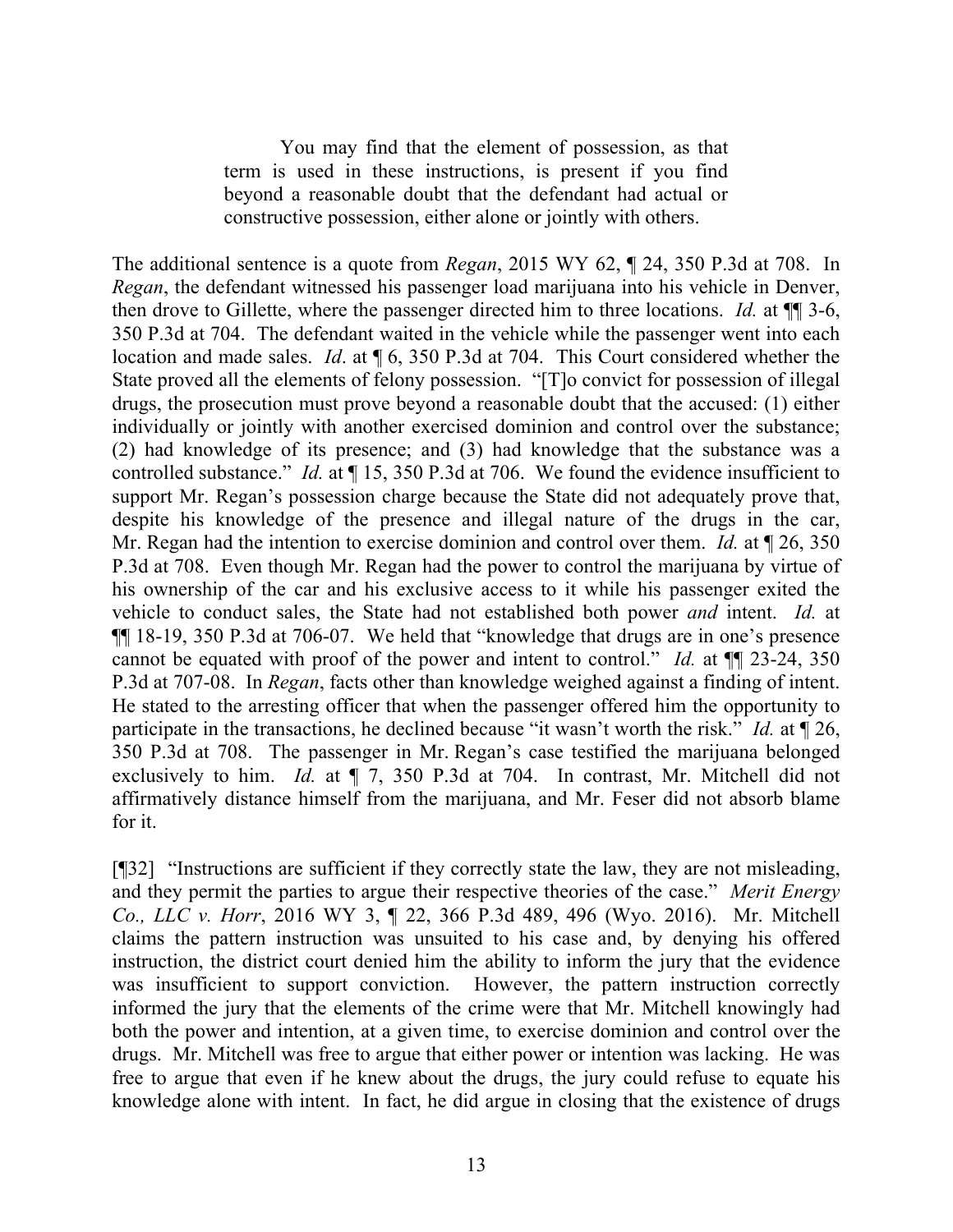in one's presence is not enough to be convicted of possession "[a]nd you will see in the instructions that it takes more than that." The district court did not abuse its discretion when it refused Mr. Mitchell's proposed jury instruction.

### *III. The Evidence Was Sufficient to Convict Mr. Mitchell on the Charges of Possession With Intent to Deliver and Conspiracy to Deliver a Controlled Substance*

[¶33] Mr. Mitchell claims the evidence was not sufficient to convict him of possession with intent to deliver or conspiracy to deliver a controlled substance. We review sufficiency of the evidence claims with great deference to the finder of fact. *Matter of LCH*, 2019 WY 13, ¶ 8, 434 P.3d 100, 102 (Wyo. 2019). We need not determine whether the evidence established the defendant's guilt beyond a reasonable doubt. *Pyles v. State*, 2020 WY 13, ¶ 6, 456 P.3d 926, 929 (Wyo. 2020) (citing *Thompson v. State*, 2018 WY 3, ¶ 14, 408 P.3d 756, 760 (Wyo. 2018)). We need only ask "whether the evidence could reasonably support the jury's verdict." *Pyles*, 2020 WY 13, ¶ 6, 456 P.3d at 929 (citation omitted)*.* We "examine the evidence in the light most favorable to the State," accepting the State's favorable evidence as true and giving "the State's evidence every favorable inference which can reasonably and fairly be drawn from it." *Id.* (quotation marks and citations omitted). We will not "re-weigh the evidence or reexamine the credibility of the witnesses, and we disregard any evidence favorable to the appellant that conflicts with the State's evidence." *Id.* (quotation marks and citation omitted).

[¶34] Mr. Mitchell was charged with possession with intent to deliver, under Wyo. Stat. Ann. § 35-7-1031(a)(ii) (LexisNexis 2019) which provides:

> (a) Except as authorized by this act, it is unlawful for any person to manufacture, deliver, or possess with intent to manufacture or deliver, a controlled substance. Any person who violates this subsection with respect to:

> > \* \* \*

(ii) Any other controlled substance classified in Schedule I, II or III, is guilty of a crime and upon conviction may be imprisoned for not more than ten (10) years, fined not more than ten thousand dollars  $($10,000.00)$ , or both[.]

Marijuana is a Schedule I controlled substance. Wyo. Stat. Ann. § 35-7-1014(d)(xiii); *Pyles*, 2020 WY 13, ¶ 7, 456 P.3d at 929. Possession may be actual or constructive. *Huckins v. State*, 2020 WY 21, ¶ 12, 457 P.3d 1277, 1279 (Wyo. 2020) (citing *Regan*,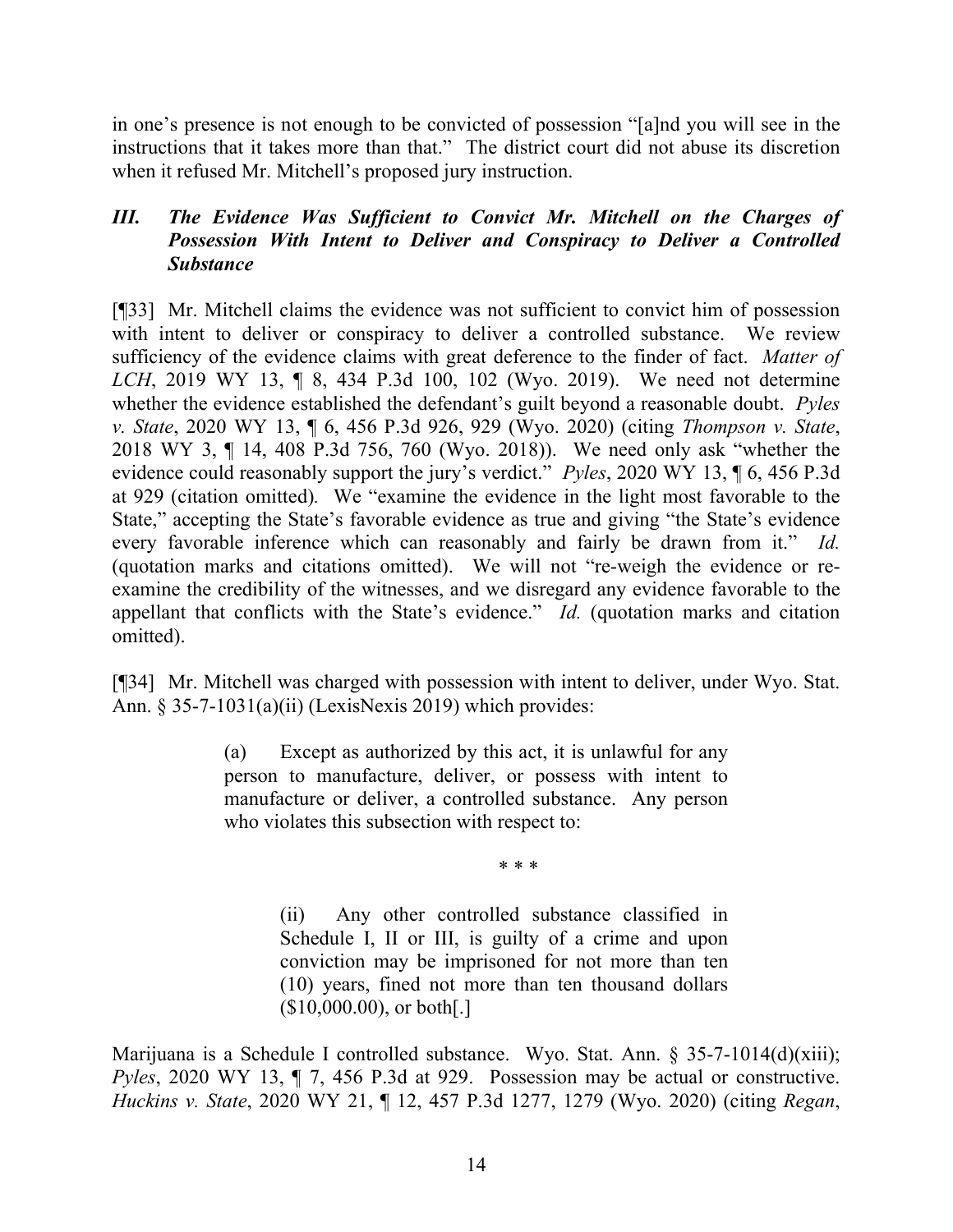2015 WY 62, ¶ 12, 350 P.3d at 705). Actual possession may be found when the defendant has direct physical custody over the drugs. *Huckins*, 2020 WY 21, ¶ 12, 457 P.3d at 1279. Constructive possession may be found when the defendant has custody alone or with others. *Id.* at ¶ 12, 457 P.3d at 1279-80 (citing *Taylor v. State*, 2011 WY 18, ¶ 11, 246 P.3d 596, 599 (Wyo. 2011)). When the defendant is not in exclusive possession, the State must show he had an individual connection to the marijuana to prove constructive possession. *Pyles*, 2020 WY 13, ¶ 14, 456 P.3d at 930; *United States v. Valadez-Gallegos*, 162 F.3d 1256, 1262 (10th Cir. 1998). The elements of possession are satisfied when the defendant "(1) either individually or jointly with another exercised dominion and control over the substance; (2) had knowledge of its presence; and (3) had knowledge that the substance was a controlled substance." *Regan*, 2015 WY 62, ¶ 15, 350 P.3d at 706. Power to control may be proven where the defendant had an "appreciable ability to guide the destiny of the contraband." *Id.* at ¶ 18, 350 P.3d at 706 (citing *United States v. Al–Rekabi*, 454 F.3d 1113, 1118 (10th Cir. 2006)).

[¶35] The jury could reasonably infer from the facts before it that Mr. Mitchell had an individual connection with, and an appreciable ability to guide the destiny of, the marijuana. Mr. Mitchell was in a compact car with two dogs, another adult, and four large suitcases filled with over 74 pounds of marijuana packaged in a form consistent with delivery. The marijuana produced a strong odor. Among Mr. Mitchell's possessions was a marijuana grinder, a stack of money bands, and a Ross department store shopping bag. Attached to his sweatshirt was a Ross department store tag. Attached to the suitcases were Ross department store tags. The evidence was sufficient to convict Mr. Mitchell of possession with intent to deliver.

[¶36] Mr. Mitchell was also charged with conspiracy (Wyo. Stat. Ann. § 35-7-1042) to deliver a controlled substance (Wyo. Stat. Ann.  $\S 35-7-1031(a)(i)$ ). A conspiracy is "an agreement between two or more people to commit an unlawful act." *Jordin*, 2018 WY 64, ¶ 19, 419 P.3d at 532-33 (quoting *Ekholm*, 2004 WY 159, ¶ 22, 102 P.3d at 207 (citation omitted)). The elements are "(1) at least a tacit understanding between the defendant and a coconspirator to commit an act violative of Wyoming's controlled substances act, and (2) intent by the defendant to commit the elements of the offense which was the object of the understanding." *Ekholm*, 2004 WY 159, ¶ 22, 102 P.3d at 207 (quoting *Sotolongo–Garcia v. State*, 2002 WY 185, ¶ 14, 60 P.3d 687, 690 (Wyo. 2002)); *see also Cardenas v. State*, 2014 WY 92, ¶ 9, 330 P.3d 808, 811 (Wyo. 2014). The understanding need not be an express meeting of the minds as if to form a contract. *Jordin*, 2018 WY 64, ¶ 19, 419 P.3d at 533 (citing *Ekholm*, 2004 WY 159, ¶ 22, 102 P.3d at 207). Due to the covert nature of the crime, the State may rely upon circumstantial evidence to establish the conspiracy. *Jordin*, 2018 WY 64, ¶ 19, 419 P.3d at 533*.* Such evidence can include "inferences drawn from the course of conduct of the alleged conspirators." *Id.* (quoting *Ekholm*, 2004 WY 159, ¶ 22, 102 P.3d at 208). As we explained above, the jury could infer from the uncontroverted facts of Mr. Mitchell's